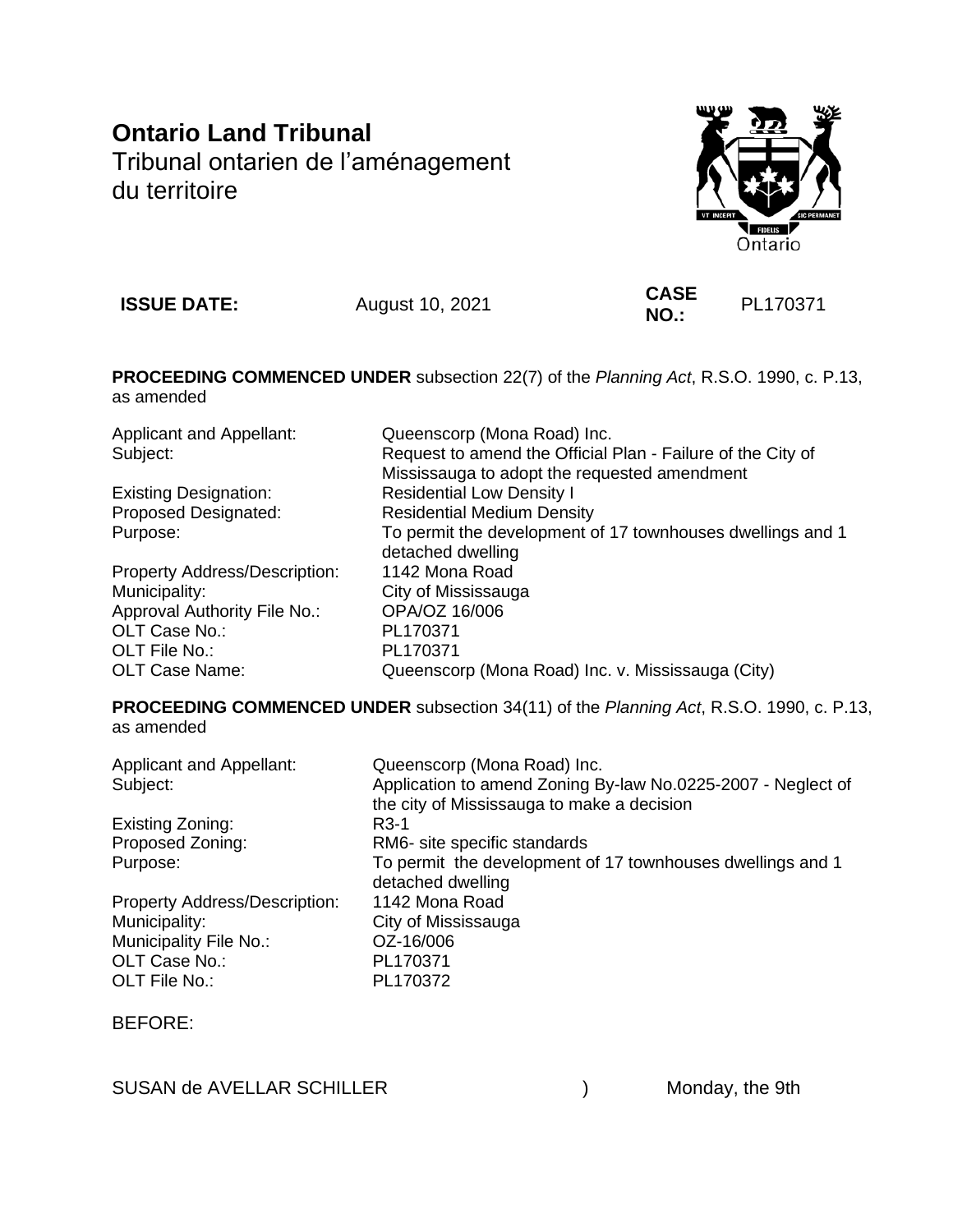VICE-CHAIR (VICE-CHAIR ) day of August, 2021

)

**THIS MATTER** having come on for public hearing, and the Tribunal in its Decision issued March 11, 2020 (The "Decision" ) granted approval to the applications, but withheld its Final Order subject to the fulfilment of the conditions as set out in the decision.

**THE TRIBUNAL ORDERS** that the City of Mississauga's Official Plan is amended in the manner set out in Attachment 1.

**THE TRIBUNAL FURTHER ORDERS** that Zoning By-law 0225-2007 of the City of Mississauga is amended in the manner set out in Attachment 2. The City is hereby authorized to assign the appropriate numbers to these documents for record-keeping purposes.

This is the Order of the Board.

*"Becky Fong"*

## BECKY FONG REGISTRAR

### **Ontario Land Tribunal**

Website: [olt.gov.on.ca](http://www.olt.gov.on.ca/) Telephone: 416-212-6349 Toll Free: 1-866-448-2248

The Conservation Review Board, the Environmental Review Tribunal, the Local Planning Appeal Tribunal and the Mining and Lands Tribunal are amalgamated and continued as the Ontario Land Tribunal ("Tribunal"). Any reference to the preceding tribunals or the former Ontario Municipal Board is deemed to be a reference to the Tribunal.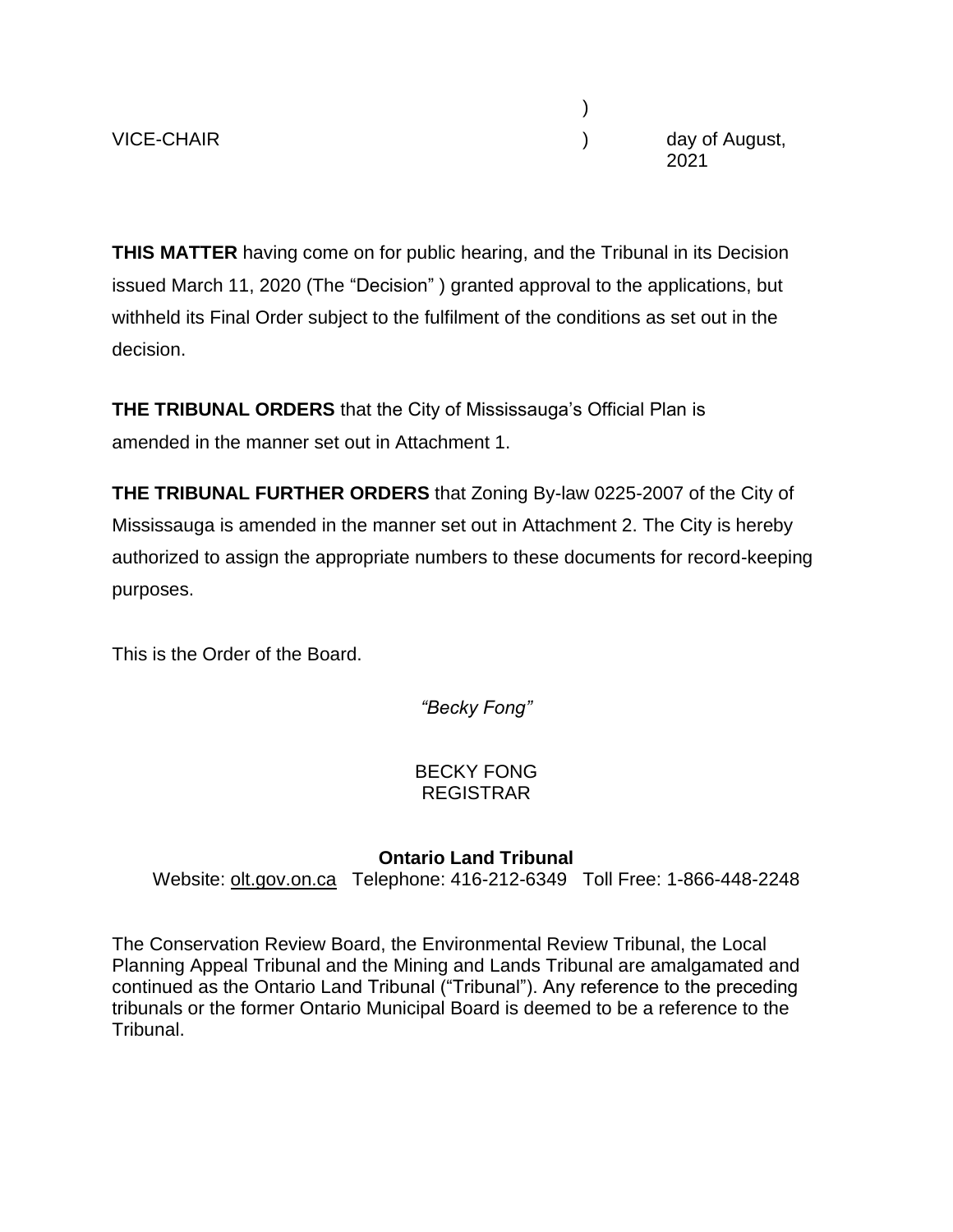Attachment 1

**Amendment No. 113**

**to**

**Mississauga Official Plan**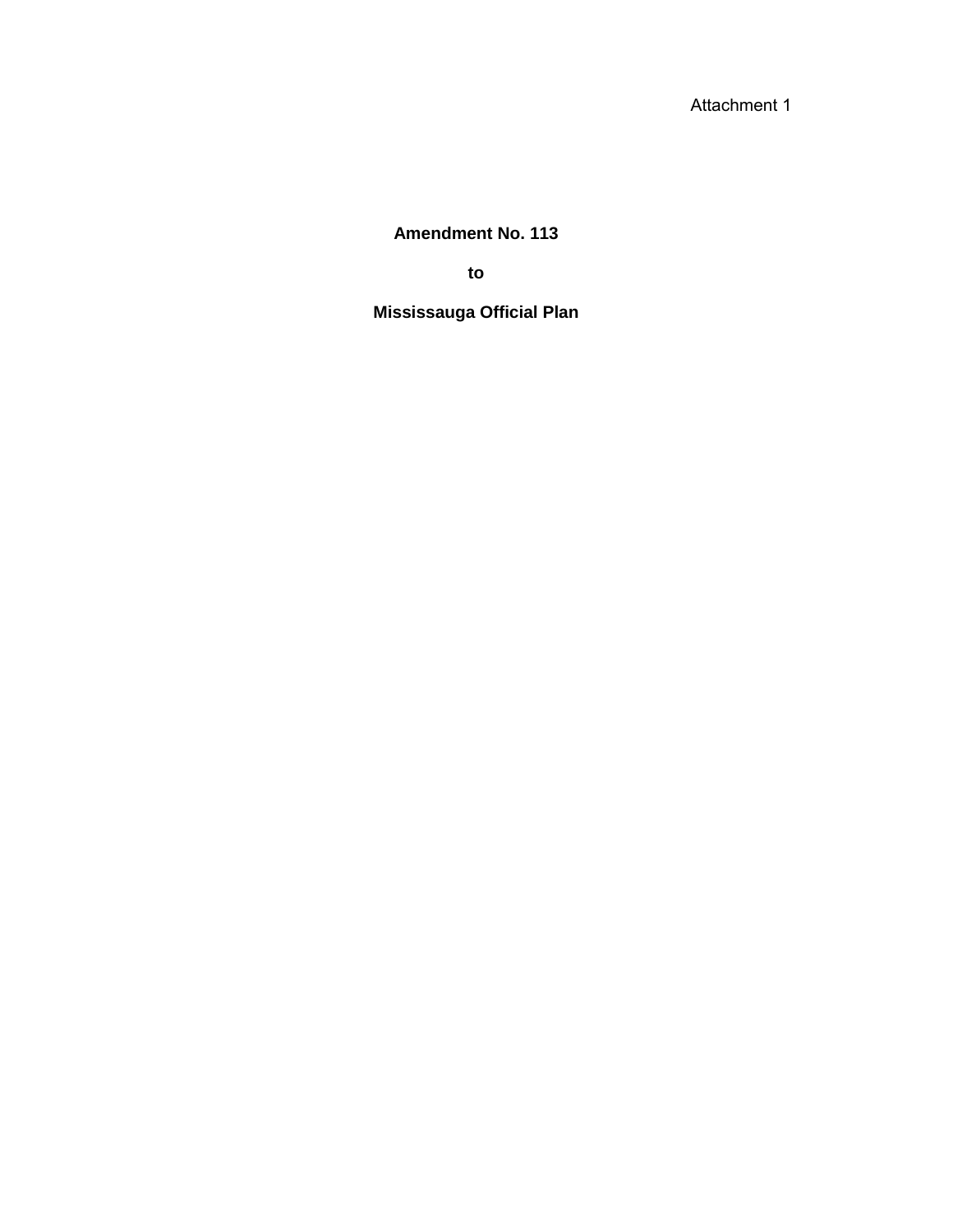#### **Amendment No. 113**

#### **to**

## **Mississauga Official Plan**

The following text, Maps "A", "B" and "C" attached constitutes Amendment No. 113.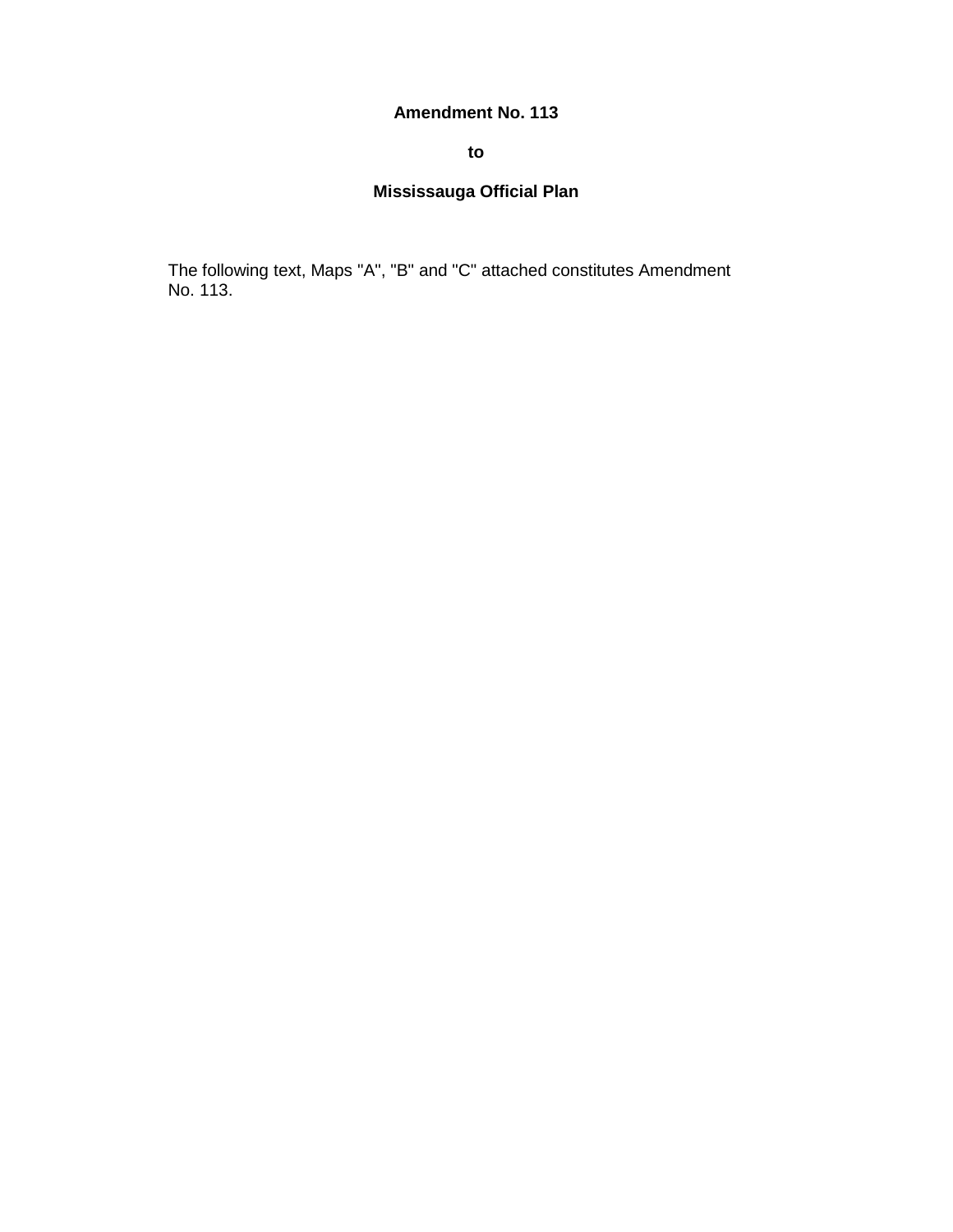#### **PURPOSE**

The purpose of this Amendment is to redesignate a portion of the subject lands from Residential Low Density I to Greenlands and to add a Special Site.

#### **LOCATION**

The lands affected by this Amendment are located north of the Canadian National Railway right-of-way, on the west side of Mona Road. The subject lands are located in the Mineola Neighbourhood Character Area, as identified in Mississauga Official Plan.

#### **BASIS**

Mississauga Official Plan came into effect on November 14, 2012, save and except for the outstanding site specific appeals to the Ontario Land Tribunal.

The subject lands are designated Residential Low Density I which permits only detached dwellings in the Mineola Neighbourhood Character Area.

An Official Plan Amendment is required to permit townhouse dwellings in addition to a detached dwelling.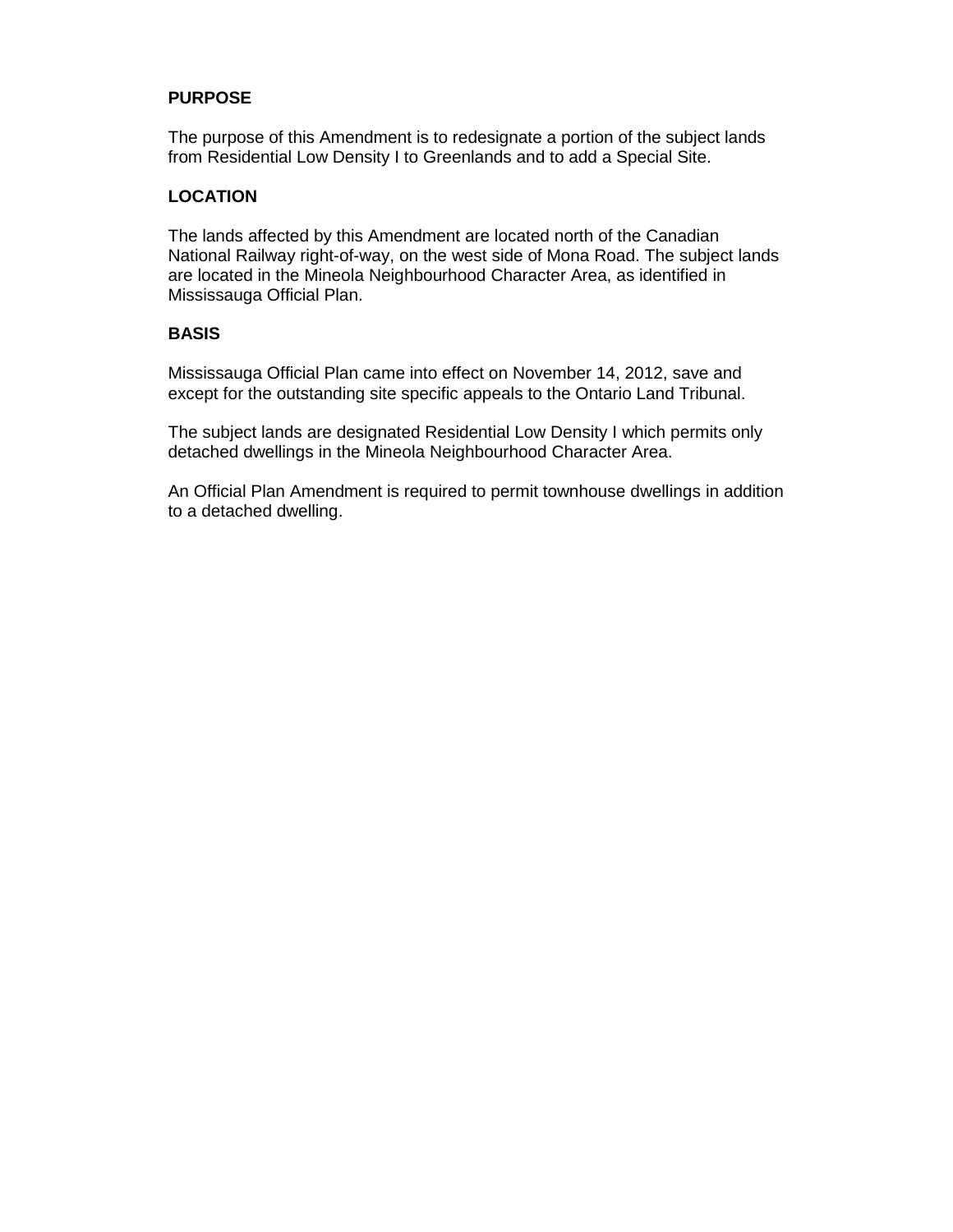#### **DETAILS OF THE AMENDMENT AND POLICIES RELATIVE THERETO**

- 1. Section 16.18, Mineola Neighbouhood Character Area, of Mississauga Official Plan, is hereby amended by adding Special Site 5 on Map 16-18: Mineola Neighbourhood Character Area in accordance with the Special Site Policies.
- 2. Section 16.18.5, Special Site Policies, Mineola Neighbourhood Character Area, of Mississauga Official Plan, is hereby amended by adding the following:

16.18.5.5 Site 5



16.18.5.5.1 The lands identified as Special Site 5 are located north of the Canadian National Railway right-of-way, on the west side of Mona Road.

16.18.5.5.2 Notwithstanding the policies of this Plan, 17 townhouse dwellings will be permitted.

- 3. Schedule 3, Natural System, of Mississauga Official Plan, is hereby amended by changing the Residential Woodlands boundary and the Natural Hazards boundary, as shown on Map "A" of this Amendment.
- 4. Schedule 4, Parks and Open Spaces, of Mississauga Official Plan, is hereby amended by adding lands to Public and Private Open Spaces, as shown on Map "B" of this Amendment.
- 5. Schedule 10, Land Use Designations, of Mississauga Official Plan, is hereby amended by changing the land use designation from Residential Low Density I to Greenlands, as shown on Map "C" of this Amendment.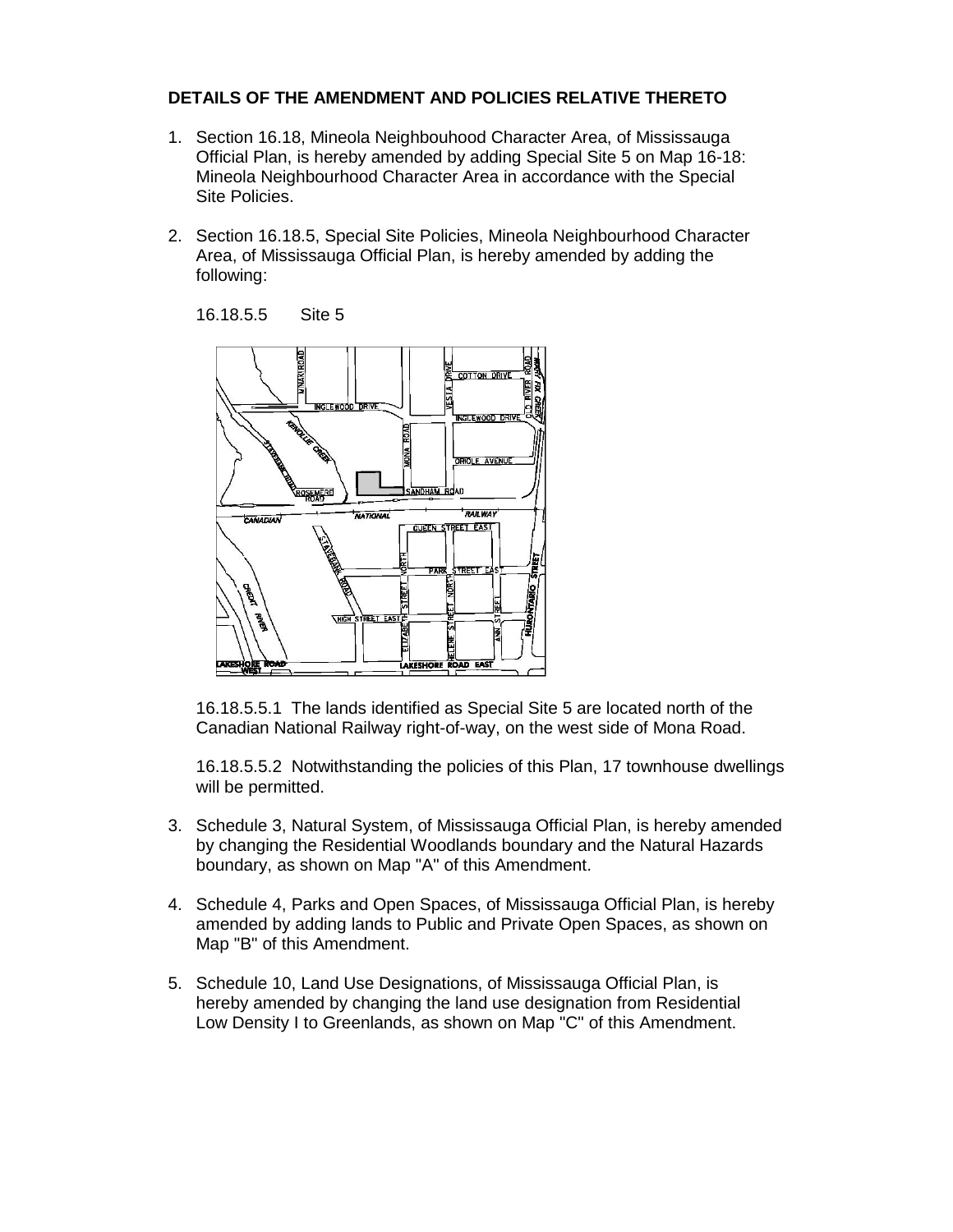#### **IMPLEMENTATION**

Upon receipt of the Ontario Land Tribunal's Final Order, Mississauga Official Plan will be amended in accordance with the Order.

The lands will be rezoned as part of the same Tribunal Order.

This Amendment has been prepared based on the Office Consolidation of Mississauga Official Plan April 8, 2021.

#### **INTERPRETATION**

The provisions of Mississauga Official Plan, as amended from time to time regarding the interpretation of that Plan, will apply in regard to this Amendment.

This Amendment supplements the intent and policies of Mississauga Official Plan.

http://teamsites.mississauga.ca/sites/18/mopa/oz 16 006 w1.mopa 113 olt.db.jmcc.docx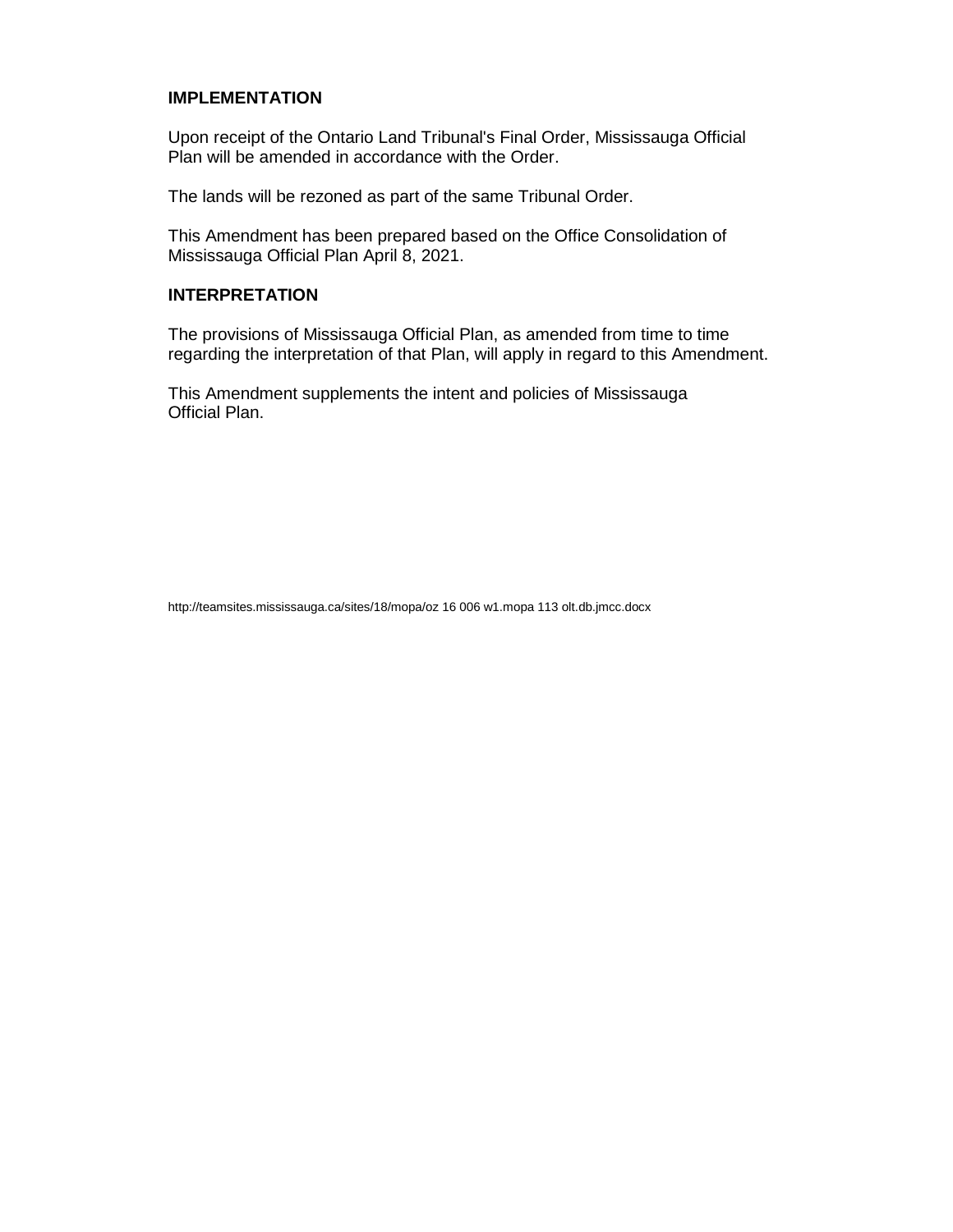

I:\cadd\Projects\ReportMaps\165140 OZ 16\_006 W1\_RPT\Vector\Aug2020\16006 - Schedule 3.dgn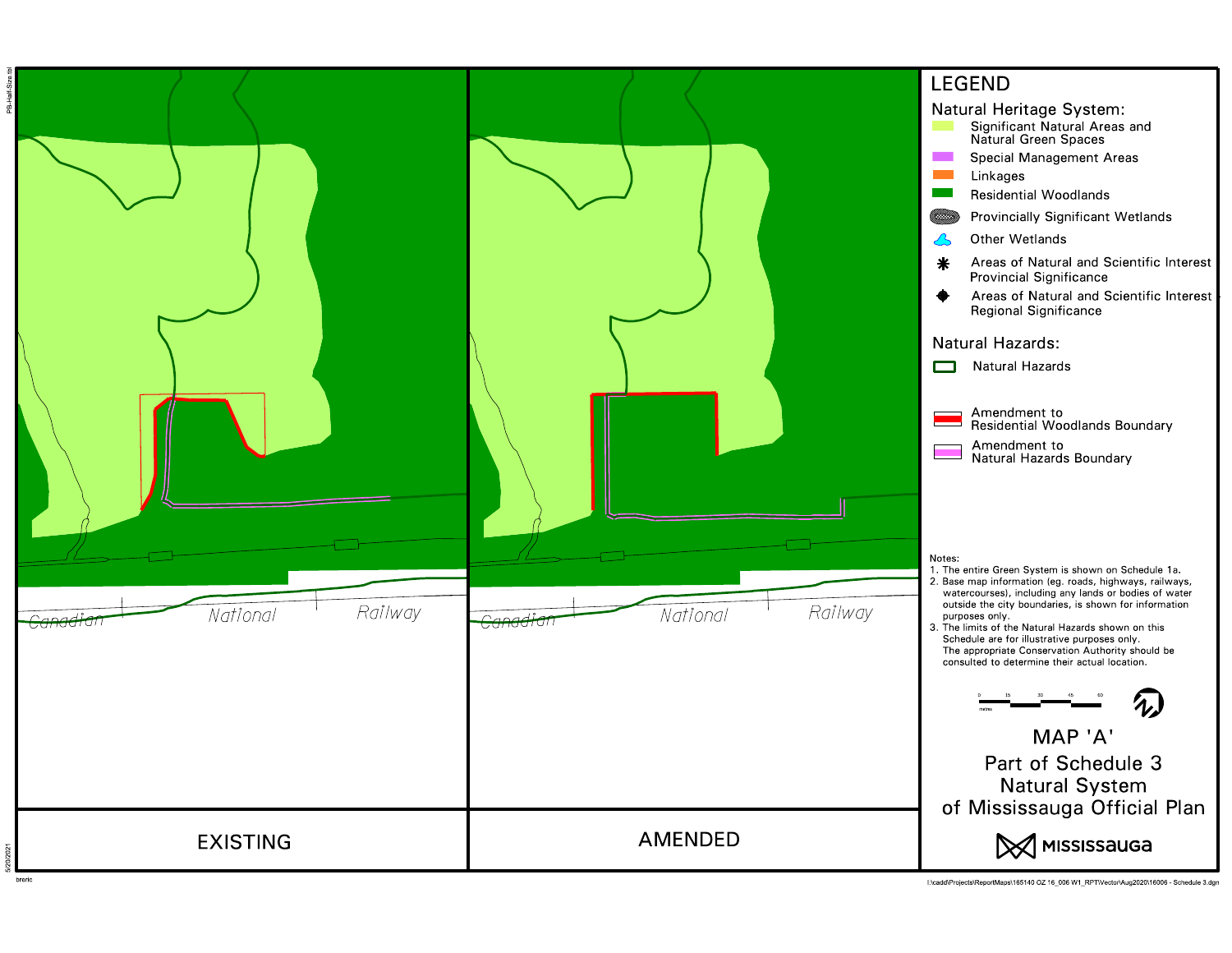